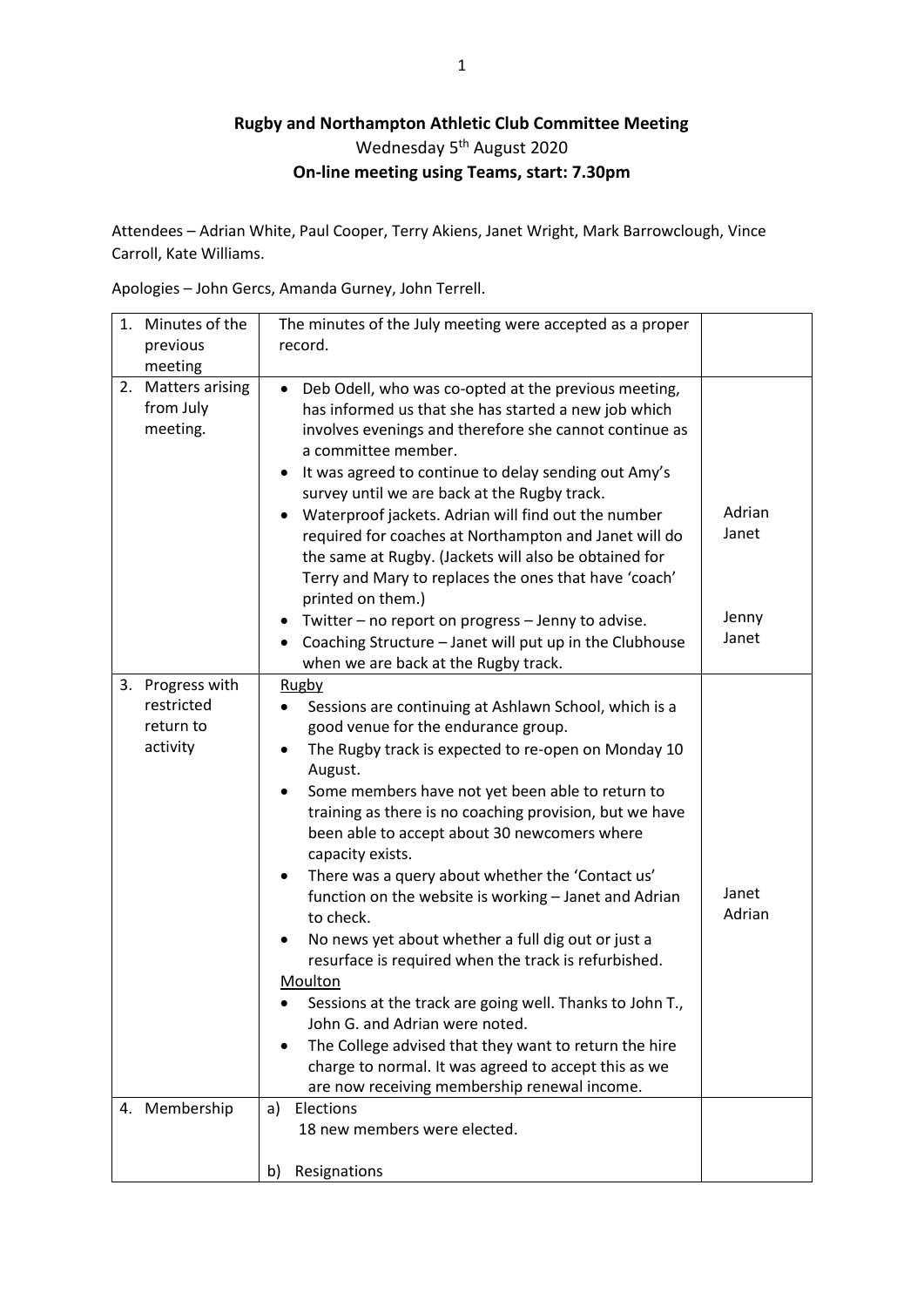|                 | One club transfer request was agreed as a resignation.                  |         |
|-----------------|-------------------------------------------------------------------------|---------|
|                 | There were 21 other resignations (no transfer requests),                |         |
|                 | which were accepted.                                                    |         |
|                 | Two club transfer requests from lapsed/resigned<br>٠                    |         |
|                 |                                                                         |         |
|                 | members were accepted.                                                  |         |
|                 | Other membership items<br>C)                                            |         |
|                 |                                                                         |         |
|                 | 12 members were re-instated on the membership list                      |         |
|                 | after having previously been deleted (either by us or                   |         |
|                 | EA).                                                                    |         |
|                 | Elite athletes - 9 members were given elite athlete                     | John G. |
|                 | status for this year.                                                   |         |
|                 | Minimum age - awaiting feedback from John G., who                       |         |
|                 | was investigating whether there is any reason that it has               |         |
|                 | to be age 8 (e.g. insurance).                                           |         |
| 5. Finance      | Paul had circulated the usual finance reports.<br>٠                     |         |
|                 | Expenditure was again very low in July.                                 |         |
|                 | Smurfit Kappa have agreed to make a substantial                         |         |
|                 | donation towards young athlete development in                           |         |
|                 | Northampton.                                                            |         |
| 6. Facilities   | Paul has submitted our proposal for the modification of<br>٠            |         |
|                 | the clubhouse lease to RBC. There has been no reply yet                 |         |
|                 | (the contact at RBC was on holiday last week).                          |         |
| 7. Coaching &   | Forthcoming events                                                      |         |
| Competition     | The Moulton Open meeting planned for 8 August has                       |         |
|                 | been cancelled following contact with Public Health                     |         |
|                 | Northants.                                                              |         |
|                 | Rugby 10 (planned date: 4 October) - it has been                        |         |
|                 | decided to cancel the event for this year.                              |         |
|                 | Santa Run - no decision yet about whether to proceed.                   |         |
|                 | <b>Coach Development &amp; Training</b>                                 |         |
|                 | It was noted that EA is running on-line "Leading                        |         |
|                 | Athletics" courses (2 x 1 hour webinars). One person                    |         |
|                 | attended the course on 3 & 5 August.                                    |         |
|                 | Recent competition results                                              |         |
|                 | 25 July - BMC Gold Standard Races, Manchester                           |         |
|                 | 800m $-1^{st}$ Josh Lay, 1:48.70                                        |         |
|                 | 1 August - Pfungstadt Gala (Germany)                                    |         |
|                 | 1500m $-1^{st}$ Josh Lay, 3:38.75                                       |         |
| 8. Governance   | Paul has not had time for the actions from the previous                 | Paul    |
|                 | meeting and is aiming to complete them for the August                   |         |
|                 | meeting.                                                                |         |
|                 | Disciplinary Procedure - put a finalised version on the                 |         |
|                 | website.                                                                |         |
|                 | Modify the draft revision of the constitution in line with<br>$\bullet$ |         |
|                 | the comments at the SGM.                                                |         |
| 9. Any Other    | Website - Membership page<br>a)                                         |         |
| <b>Business</b> | Adrian will propose an update of the "Benefits" section                 |         |
|                 | of the Membership page.                                                 |         |
|                 | History of Northampton Phoenix<br>b)                                    |         |